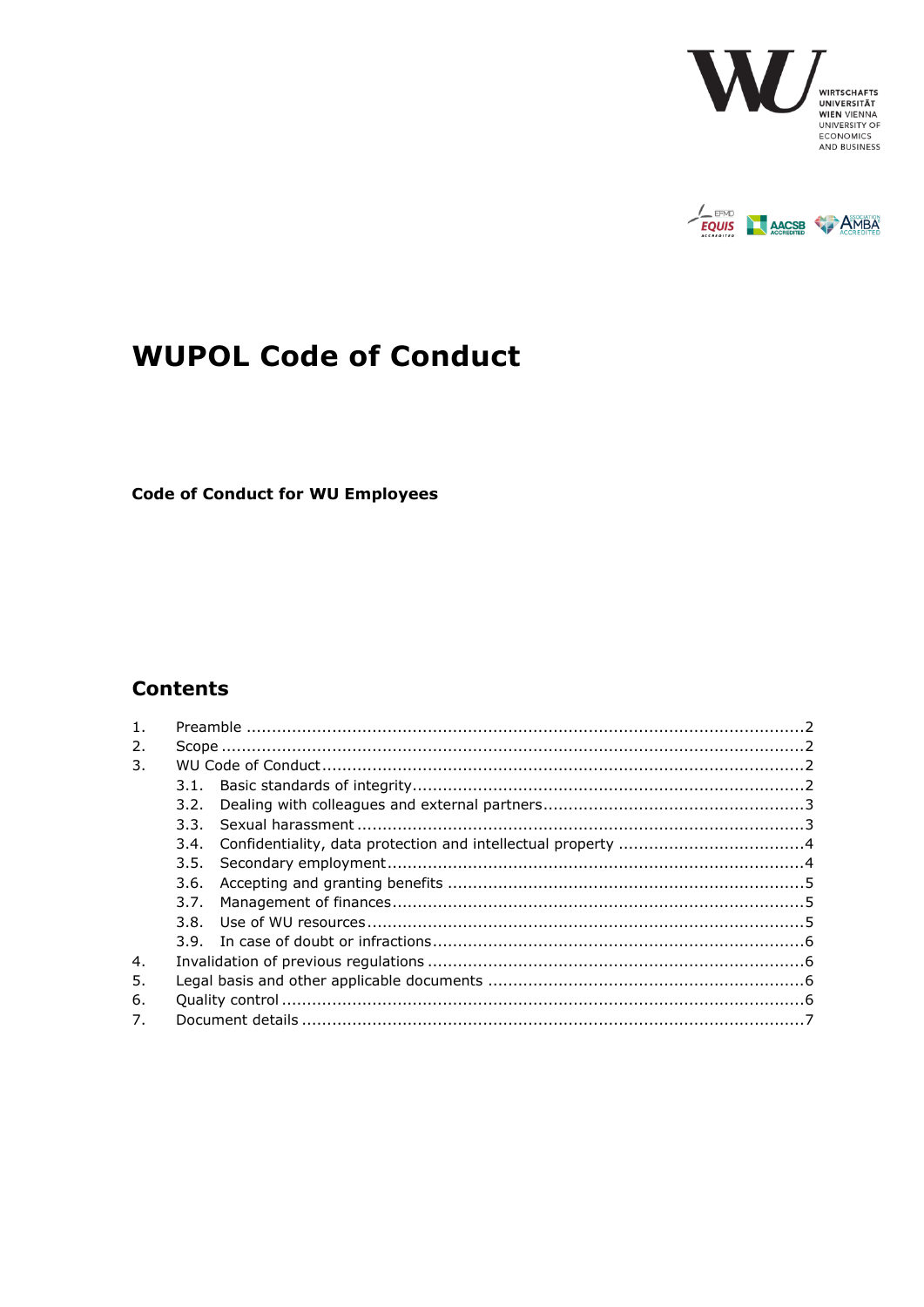## <span id="page-1-0"></span>**1. Preamble**

WU's Mission Statement already addresses a set of principles we strive to apply when performing our jobs. Based on these, this Code of Conduct is intended to summarize the rules for working at WU. It is a set of binding standards for interacting with colleagues and coworkers, students, and partners outside WU.

This Code of Conduct should be understood not just for orientation purposes, but also as a positive expectation for our own behavior. Adhereing to professional and ethical standards is the responsibility of each and every individual. We trust that everyone at WU will always do what is right and appropriate in every situation, and this Code of Conduct is entended to provide a compass to guide our day-to-day activitites.

Violations of the Code of Conduct not only damage WU's reputation but may also have legal consequences, so please read it carefully.

We would like to thank you for your personal contribution to ensuring compliance with all applicable laws and regulations and maintaining high standards of responsible behavior at WU. Let's make sure WU remains an institution we can all be proud of.

Your Rector's Council

## <span id="page-1-1"></span>**2. Scope**

The Code of Conduct applies to everyone who works at WU and to external lecturers.

## <span id="page-1-2"></span>**3. WU Code of Conduct**

#### <span id="page-1-3"></span>**3.1. Basic standards of integrity**

As WU employees and external lecturers at WU, we are conscious of the responsibilities associated with working for WU. We perform our duties to the best of our knowledge and belief.

We accept our responsibilities and fulfill the tasks assigned to us with commitment and loyalty. Honesty, fairness, and respect for the rights of others are our guiding principles.

We will refrain from from slandering and/or making false and defamatory statements about WU or individuals employed at WU.

We uphold the basic ethical standards of scientific work at all times while respecting the principle of freedom in research. This excludes plagiarism, fraud, or the falsification of research results. In the case of joint publications, the names of all contributing authors must be given. Relevant regulations on this topic are in place at WU that everyone is expected to adhere to.

As teachers, we are committed to encouraging and supporting our students while recognizing the principle of freedom in teaching. This includes fulfilling our obligations to impart skills and qualifications and our obligation to provide quality teaching and to conduct examinations correctly.

We should act as role models and work together to secure WU's good reputation. Communication in the social web attracts media attention, and each of us is responsible for the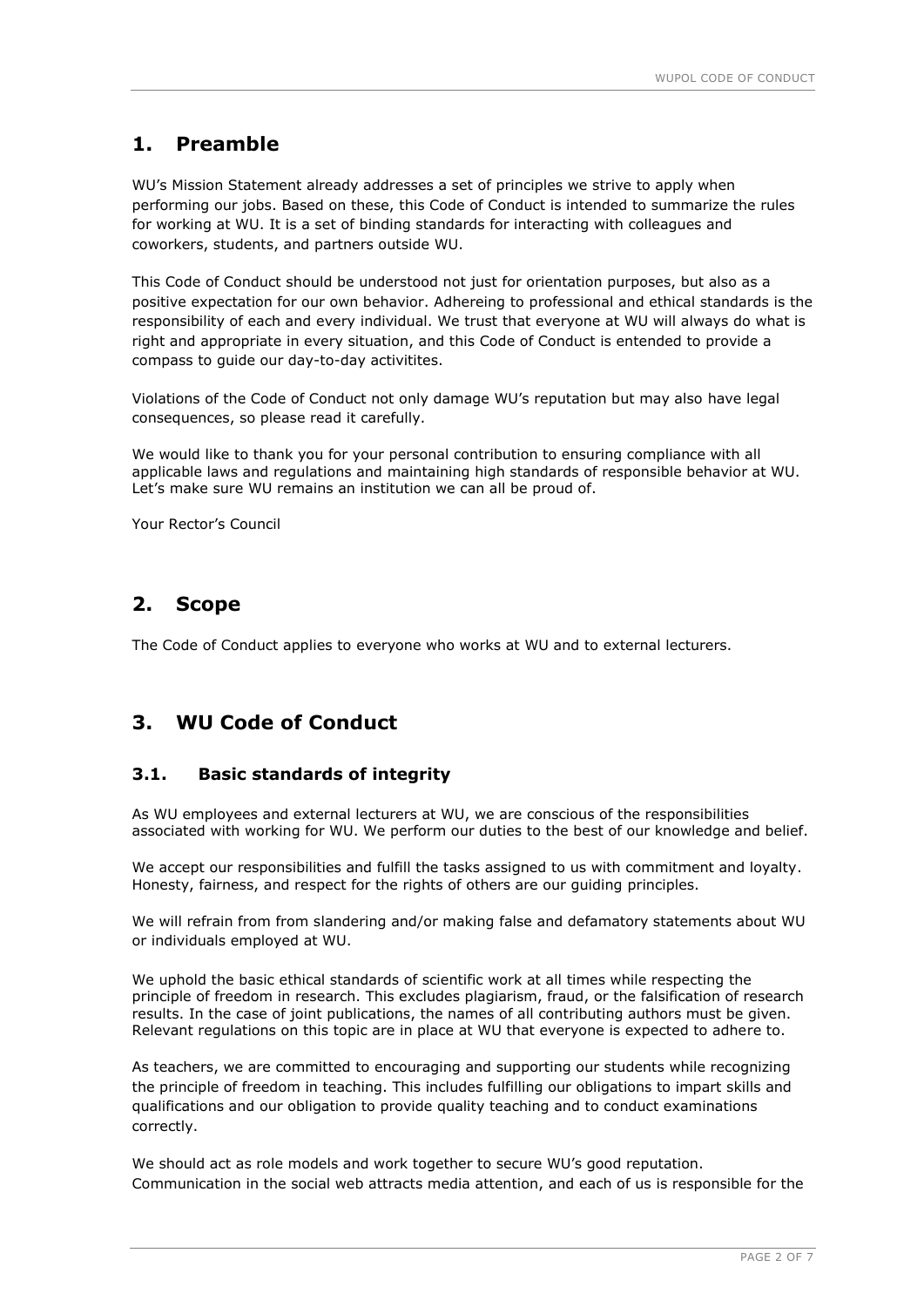words and images we use to portray WU. Even when communicating as a private citizen, we can be considered a representative of the organization by others. For this reason, we choose our words and messages carefully to avoid damaging WU's reputation.

#### <span id="page-2-0"></span>**3.2. Dealing with colleagues and external partners**

We treat each other, students, and partners from outside the university with consideration and show respect for others' personal integrity.

This includes avoiding any form of unobjective preferential treatment or discrimination. We also actively oppose any such behavior. We are committed to creating an environment where discrimination based on ethnic background, religion or world view, gender, sexual orientation, age, or disability will not be tolerated. We also actively oppose insults and any behavior that could be considered harassment, including continued aggravation, bullying, repeated refusal to communicate with an individual, etc.

Our day-to-day life should be characterized by respect and consideration for one another.

#### **WU management and staff relations**

Management staff are entitled to loyalty and the best possible performance from the employees who work for them (duty of fidelity).

Employees are equally entitled to loyalty and the best possible support from their supervisors (duty of care).

In conflict situations, both management personnel and employees are expected to work together in a positive way to find constructive solutions. Mediation is available in exceptionally difficult cases.

#### **Contact with students and external partners**

To the best of our ability, we are courteous, prompt, and reliable when communicating with students and external partners, and always attempt to deal with their requests in an appropriate manner.

#### <span id="page-2-1"></span>**3.3. Sexual harassment**

At WU, mutual appreciation, tolerance for different ways of thinking, and respect for personal boundaries are considered to be preprequisites for a positive, motivating work and study environment.

Sexual and gender-based harassment will not be tolerated between employees/external lecturers, between employees/external lecturers and students, or in any other relationship arising from employment with WU. Any form of harassment will have legal and disciplinary consequences.

Sexual harassment can be defined as behavior of a sexual nature that violates or is intended to violate a person's dignity, or which is unwelcome, inappropriate, degrading, humiliating, insulting, or offensive to the other person.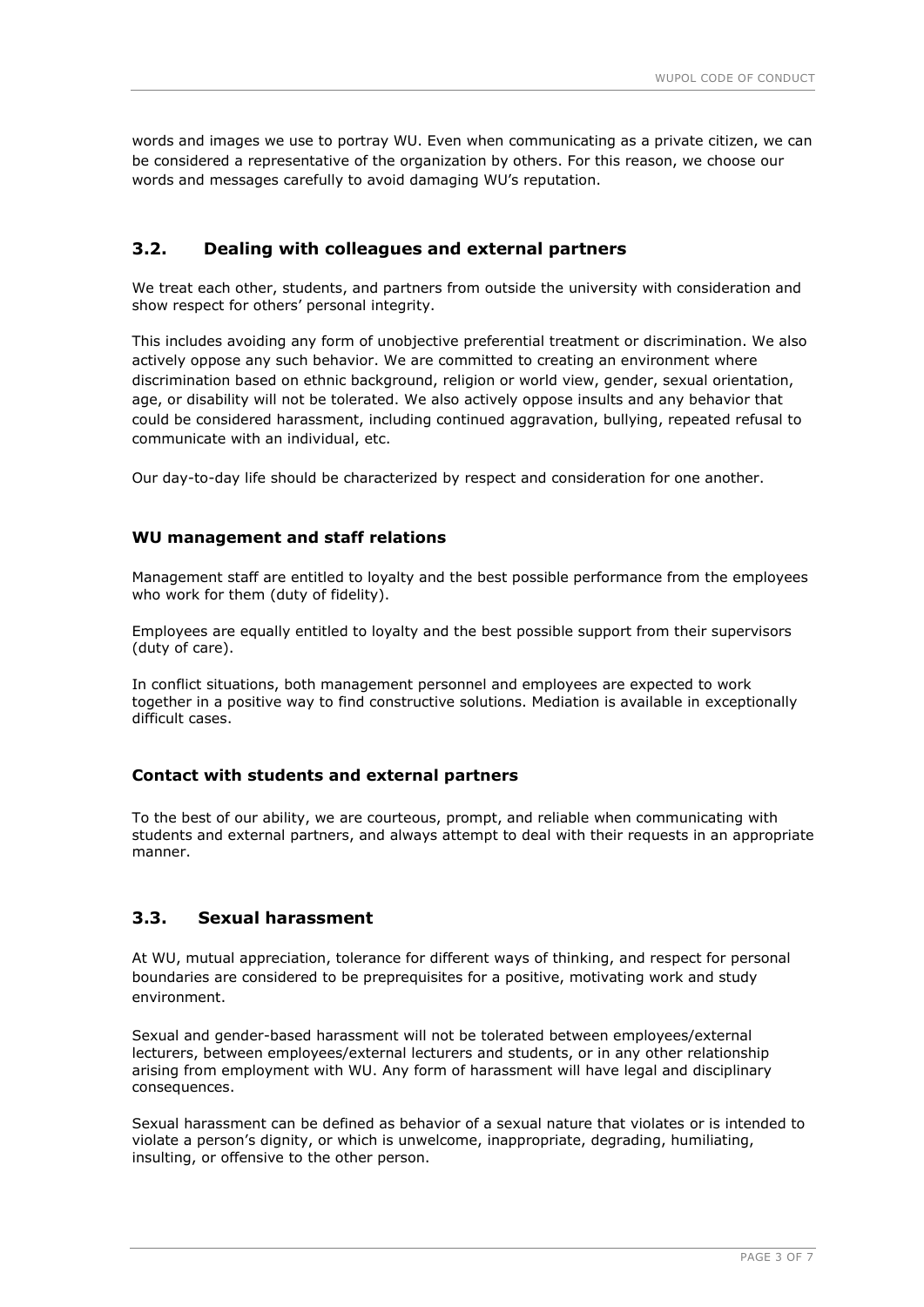Gender-based harassment can be defined as gender-based behavior that violates or is intended to violate a person's dignity, or which is unwelcome, inappropriate, degrading, humiliating, insulting, or offensive to the other person.

Because of the dependent and subordinate nature of an employee's relationship to his/her supervisor, particularly strict standards apply in these cases.

We also need to maintain an appropriate distance in relations between teachers and students. It is the teacher's responsibility to keep the dependent nature of the teacher-student relationship in mind at all times. In particular, personal invitations from teachers directed at individual students currently in a directly dependent relationship with the teacher are unwelcome.

Because this topic is particularly important to us, we make regular efforts to increase awareness of these issues. For more detailed information about harassment, applicable legal regulations, or available support services, please see the bilingual brochure [Say NO to Harassment.](https://www.wu.ac.at/fileadmin/wu/h/structure/about/publications/aktuelle_Brosch%C3%BCren/NeinZuBelaestigung2018.pdf) Our common goal is to make WU a harassment- and discrimination-free zone.

### <span id="page-3-0"></span>**3.4. Confidentiality, data protection and intellectual property**

To fulfill its duties to the best of its abilities, WU must handle large amounts of data, including confidential personal data. The owners of this data (data subjects) trust WU's employees to treat this data in an appropriate and law-abiding manner.

Internal communications, information, and data, as well as information discussed in the various panels, committees, and other working groups must also be treated confidentially. Data protection is very important to us at WU, and we are required by law to maintain confidentiality.

These obligations remain valid even after termination of the employment relationship or freelance contract with WU.

We also make sure that WU's intellectual property rights are protected. These include:

- Trademark, design, and patent rights, and other copyrights
- Third-party intellectual property rights and copyrights, e.g. licenses held by WU

We also make sure to avoid any violations of intellectual property rights held others.

#### <span id="page-3-1"></span>**3.5. Secondary employment**

Secondary employment is any paid activity WU employees perform outside their employment contract with WU. In the case of civil servants, secondary employment means any paid activity performed in addition to any secondary civil service duties.

A secondary employment held by WU employees may not conflict with WU's interests. We are required, both by law and by our contractual obligations, to report any secondary employment to the WU Personnel Office without delay, and to have this employment approved in advance if necessary. Any positions held on management, executive, and supervisory boards or other panels of legal entities operating for profit also have to be reported. If an employee's secondary employment is considered to be contrary to WU's vested interests, WU reserves the right to forbid the activity, and will also state the reasons for this decision.

WU employees and their companies and businesses do not provide any paid services to WU students unless they have been commissioned to do so by WU. Activities that are completely unrelated to the jobs performed by WU and us, its employees, are not included in this restriction.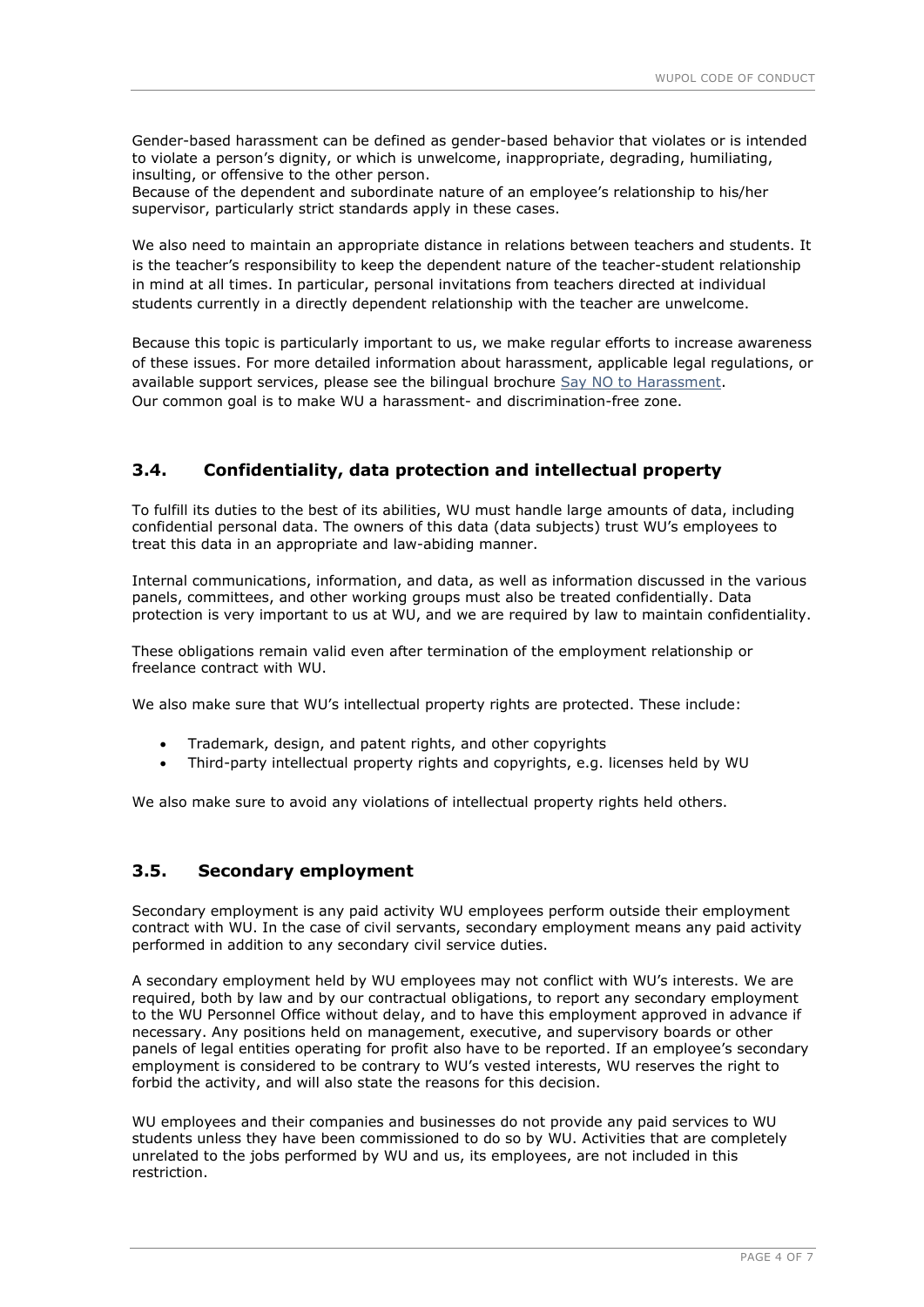For business contracts concluded between WU and individuals close to WU employees, transparency must be maintained and the arm's length principle applies.

### <span id="page-4-0"></span>**3.6. Accepting and granting benefits**

First and foremost, we need to be aware of the fact that as WU employees, we hold a public office. For this reason we need to be particularly careful of any possible influence on us as office holders.

We may not offer or grant benefits to third parties, or demand or accept benefits from third parties – especially from students – if it would be reasonable to expect that these benefits could influence official proceedings (e.g. gifts or invitations). We must also not accept or request any benefits that exceed the standards of hospitality customary in the region, country, or business area in question, or if they are banned by any applicable laws.

The following are strictly forbidden:

- Offering and accepting benefits for wrongful activities
- Demanding benefits
- Offering and accepting benefits intended to influence office holders in their activities

The following are permissible:

- Accepting appropriate remuneration for teaching and research activities (if not provided to WU students)
- Accepting donations or other monetary contributions made to an academic unit for funding research or teaching activities
- Accepting benefits for commissioned research
- Accepting benefits for third-party-financed basic research

### <span id="page-4-1"></span>**3.7. Management of finances**

We are expected to perform our duties according to the principles of legality, efficiency, practicality, economy, and transparency, and to always keep the public interest in mind. Cost awareness and responsible resource management are of key importance.

Accounting, cash management, reporting, document management, and taxation matters are always to be handled accurately and thoroughly, and documented in a clear and understandable manner.

#### <span id="page-4-2"></span>**3.8. Use of WU resources**

WU resources are provided for the university's use. These resources include:

- IT and telecommunications services
- Software and hardware
- Databases
- Spatial resources
- Working hours and labor of WU employees, external lecturers, and students

WU resources may be used for third-party financed contract or basic research if costs are reimbursed.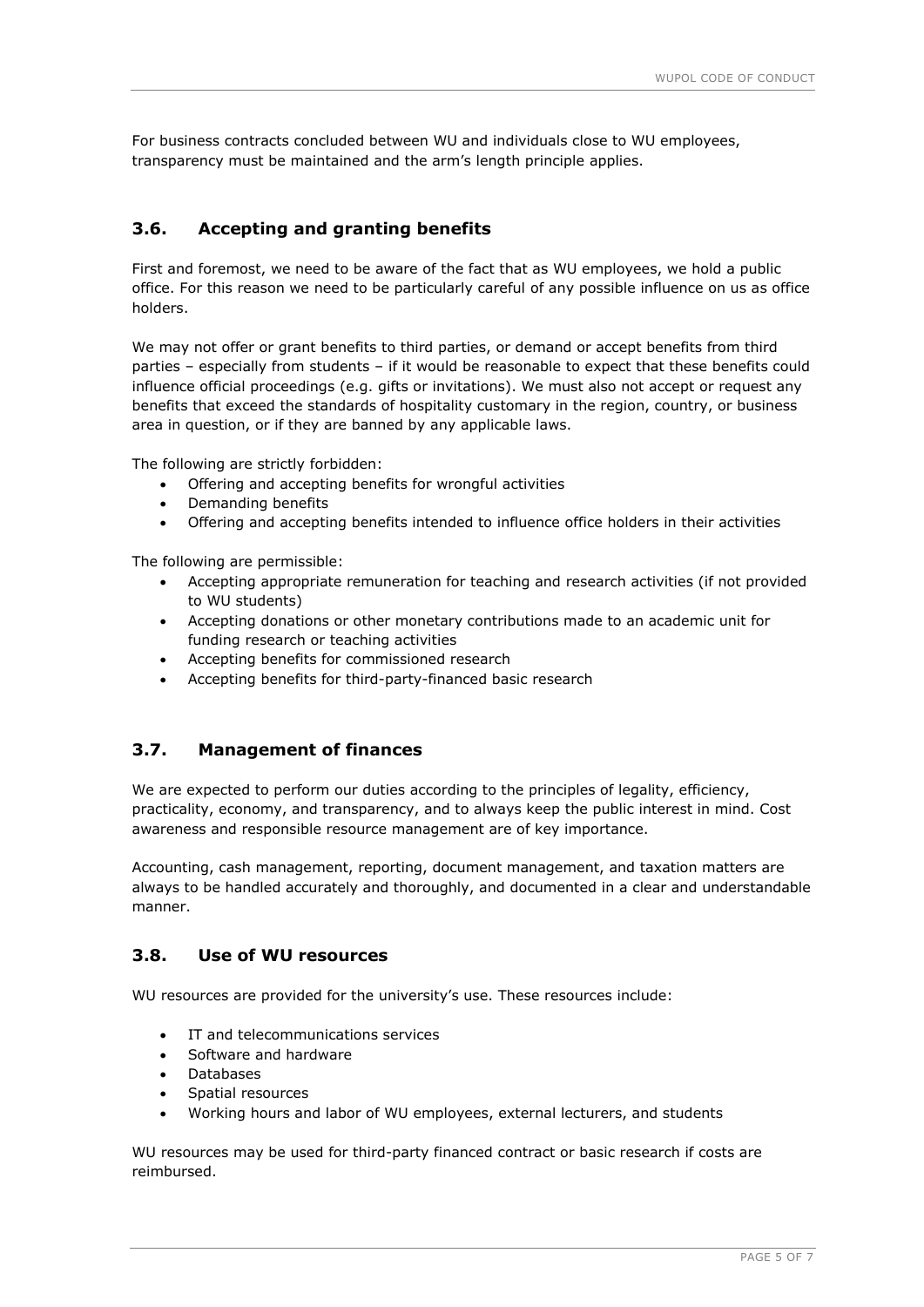Using IT and telecommunications services, software, and hardware including email and internet programs for private purposes is acceptable to a certain degree. The same applies to the storage of personal data and files in folders indicated to be private.

Personal use is forbidden if it is abusive, impairs efficient working conditions, or represents a risk to the security and performance capacity of the available infrastructure. Emails and files remain accessible to WU and may be viewed for forensic purposes.

Under no circumstances may WU resources be used for the storage or distribution of pornographic, racist, violent, or otherwise offensive materials.

As WU employees, we take complete responsibility for any equipment or materials in our possession that are provided by WU (e.g. laptops or books, also when working at home).

#### <span id="page-5-0"></span>**3.9. In case of doubt or infractions**

As WU employees, we need to obey not only the "letter of the law," as laid down in this Code of Conduct, but also the spirit of ethical and professional conduct it is based on.

In cases of ambiguity or doubt about the interpretation of the Code of Conduct, you can turn to your immediate supervisor or a member of the Rector's Council.

You can find all WU directives, [regulations](https://swa.wu.ac.at/richtl/Sitepages/Directives.aspx), and guidelines online in the regulations database.

## <span id="page-5-1"></span>**4. Invalidation of previous regulations**

This version replaces the Code of Conduct last updated in 2014.

## <span id="page-5-2"></span>**5. Legal basis and other applicable documents**

In addition the the Code of Conduct, further regulations relevant to the university apply, including the Universities Act (*Universitätsgesetz*), any employment-specific regulations like the Civil Service Employment Act (*Beamten-Dienstrechtsgesetz*), the Contractual Employees Act (*Vertragsbedienstetengesetz*), the Collective Bargaining Agreement for University Staff (*Kollektivvertrag für die ArbeitnehmerInnen der Universitäten*), WU Operational Agreements, or provisions in individual employment contracts. Please be sure to comply with these as well as any WU in-house regulations – see the [regulations](https://swa.wu.ac.at/richtl/Sitepages/Directives.aspx) database.

## <span id="page-5-3"></span>**6. Quality control**

The Code of Conduct will be reevaluated on or before December 31, 2022.